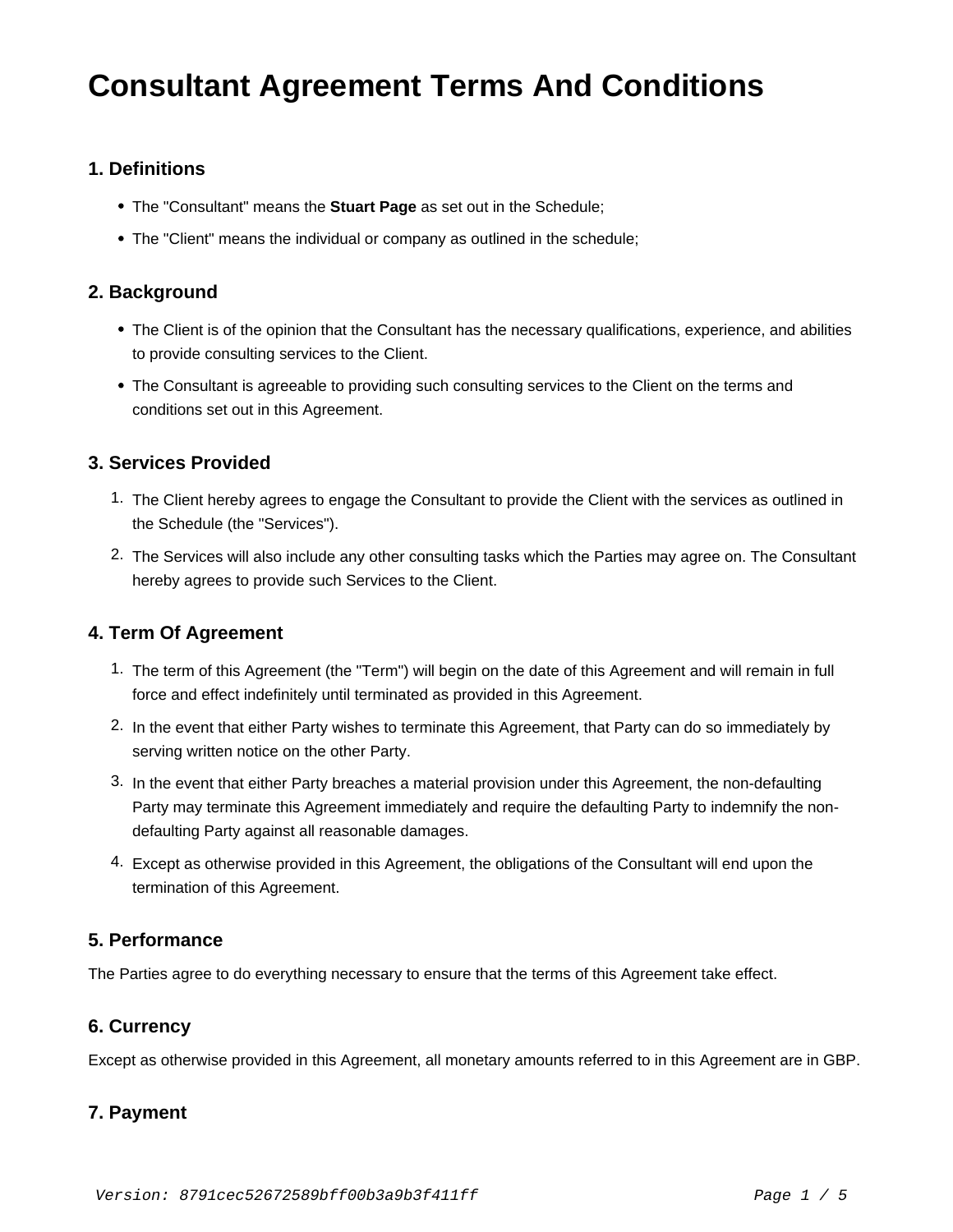- 1. The Consultant will charge the Client for the Services at the rate or amount (the "Payment") as set out in the Schedule.
- 2. The Client will be invoiced as outlined in the Schedule.
- 3. Invoices submitted by the Consultant to the Client are due within the time period as outlined in the schedule.
- 4. The Consultant will be responsible for all income tax liabilities and National Insurance or similar contributions relating to the Payment and the Consultant will indemnify the Client in respect of any such payments required to be made by the Client.

### **8. Reimbursement of Expenses**

The Consultant will be reimbursed from time to time for reasonable and necessary expenses incurred by the Consultant in connection with providing the Services.

#### **9. Interest On Late Payments**

Interest payable on any overdue amounts under this Agreement is charged at a rate of 25% per annum, or at the maximum rate enforceable under applicable legislation, whichever is lower.

#### **10. Confidentiality**

- 1. Confidential Information (the "Confidential Information") refers to any data or information relating to the Client, whether business or personal, which would reasonably be considered to be private or proprietary to the Client, and that is not generally known and where the release of that Confidential Information could reasonably be expected to cause harm to the Client.
- 2. The Consultant agrees that they will not disclose, divulge, reveal, report, or use, for any purpose, any Confidential Information which the Consultant has obtained, except as authorised by the Client, or as required by law. The obligations of confidentiality will apply during the Term and will survive indefinitely upon termination of this Agreement.
- 3. All written and oral information and material disclosed or provided by the Client to the Consultant under this Agreement is Confidential Information regardless of whether it was provided before or after the date of this Agreement or how it was provided to the Consultant.

### **11. Ownership of Intellectual Property**

- 1. All intellectual property and related material, including any trade secrets, goodwill, relevant registrations, or applications for registration, and rights in any patent, copyright, trade mark, trade dress, industrial design, and trade name (the "Intellectual Property") that is developed or produced under this Agreement, will be the sole property of the Client. The use of the Intellectual Property by the Client will not be restricted in any manner.
- 2. The Consultant may not use the Intellectual Property for any purpose other than that contracted for in this Agreement except with the written consent of the Client. The Consultant will be responsible for any and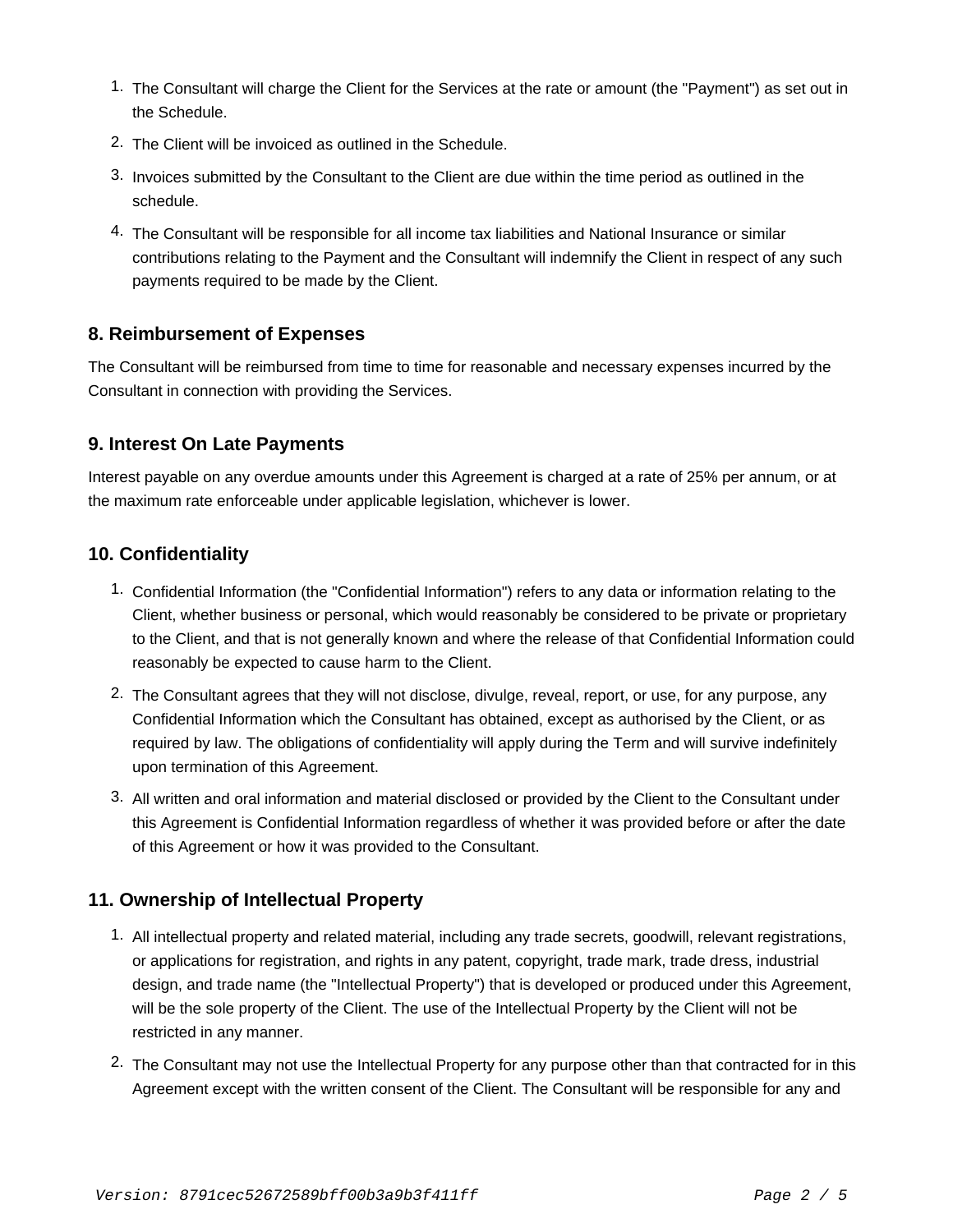all damages resulting from the unauthorised use of the Intellectual Property.

# **12. Return of Property**

Upon the expiry or termination of this Agreement, the Consultant will return to the Client any property, documentation, records, or Confidential Information which is the property of the Client.

# **13. Capacity/Independent Contractor**

In providing the Services under this Agreement it is expressly agreed that the Consultant is acting as an independent contractor and not as an employee. The Consultant and the Client acknowledge that this Agreement does not create a partnership or joint venture between them, and is exclusively a contract for service.

## **14. Right of Substitution**

For fixed-cost agreements, except as otherwise provided in this Agreement, the Consultant may, at the Consultant's absolute discretion, engage a third party sub-contractor to perform some, or all of the obligations of the Consultant under this Agreement.

In the event that the Consultant hires a sub-contractor:

- the Consultant will pay the sub-contractor for its services and the Compensation will remain payable by the Client to the Consultant.
- for the pruposes of the indemnification clause of this Agreement, the sub-contractor is an agent of the Consultant.

### **15. Autonomy**

Except as otherised provided in this Agreement, the Consultant will have full control over working time, methods, and decision making in relation to provision of the Services in accordance with the Agreement. The consultant will work autonomously and not at the direction of the Client. However, the Consultant will be responsive to the reasonable needs and concerns of the Client.

# **16. Equipment**

Except as otherwise provided in this Agreement, the Consultant will provide at the Consultant's own expense, any and all equipment, software, materials, and any other supplies necessary to deliver the Services in accordance with the Agreement.

### **17. No Exclusivity**

The Parties acknowledge that this Agreement is non-exclusive and that either Party will be free, during and after the Term, to engage or contract with third parties for the provision of services similart to the Services.

### **18. Notice**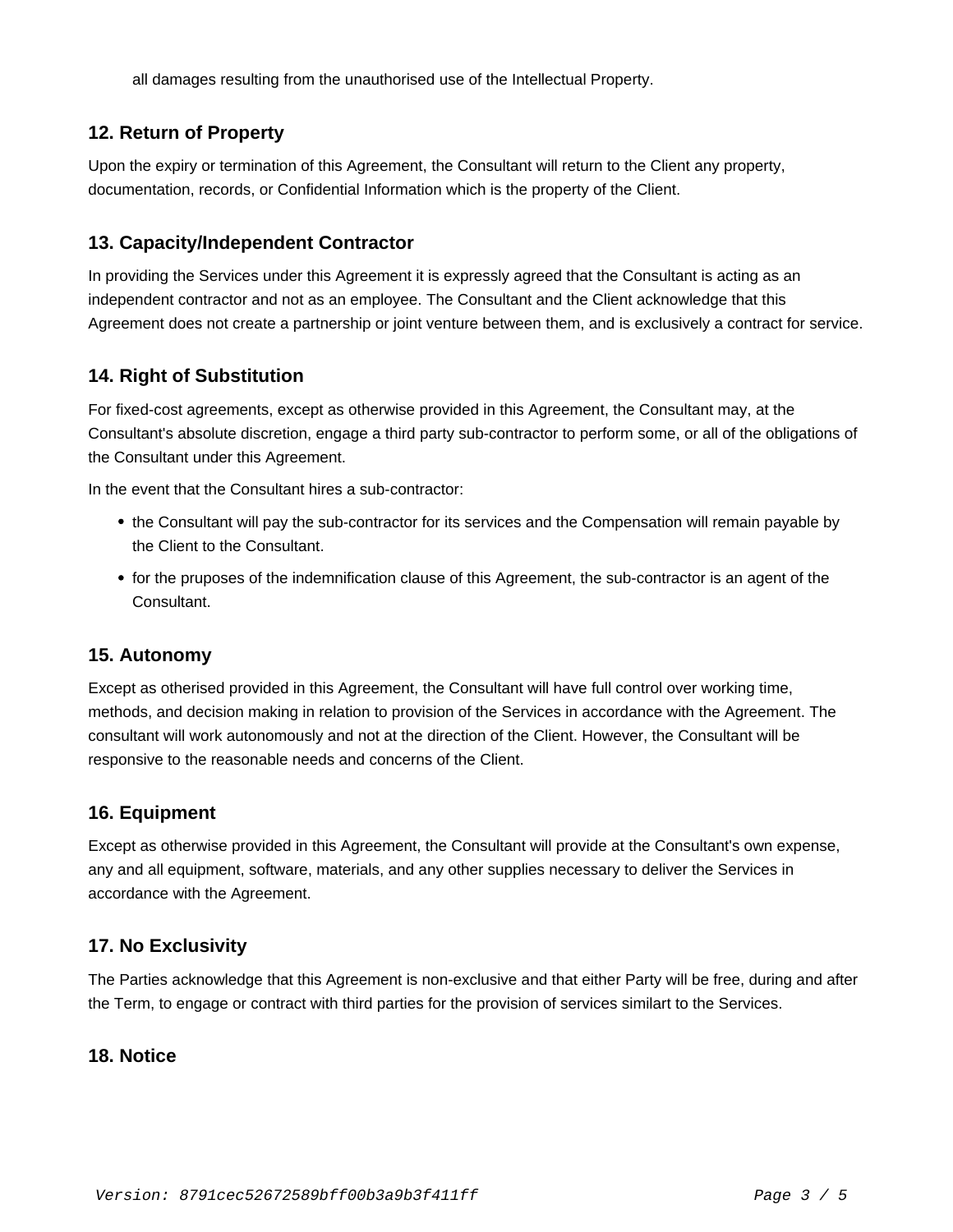All notices, requests, demands or other communications required or permitted by the terms of this Agreement will be given in writing and delivered to the Parties addresse's as outlined in the schedule agreement or to such other address as either Party may from time to time notify the other.

## **19. Indemnification**

Except to the extent paid in settlement from any applicable insurance policies, and to the extent permitted by applicable law, each Party agrees to indemnify and hold harmless the other Party, and its respective affiliates, officers, agents, employees, and permitted successors and assigns against any and all claims, losses, damages, liabilities, penalties, punitive damages, expenses, reasonable legal fees and costs of any kind or amount whatsoever, which result from or arise out of any act or omission of the indemnifying party, its respective affiliates, officers, agents, employees, and permitted successors and assigns that occurs in connection with this Agreement. This indemnification will survive the termination of this Agreement.

### **20. Additional Clause**

Any additional information/clauses go here.

# **21. Modification of Agreement**

Any amendment or modificaiton of this Agreement or additional obligation by either Party in connection with this Agreement will only be binding if evidenced in writing signed by each Party or authorised respresentative of each Party.

### **22. Time of the Essence**

Time is of the essence in this Agreement. No extension or variation of this Agreement will operate as a waiver of this provision.

### **23. Assignment**

The Consultant will not voluntarily, or by operation of law, assign or otherwise transfer its obligations under this Agreement without the prior written consent of the Client.

### **24. Entire Agreement**

It is agreed that there is no representation, warranty, collateral agreemnt or condition affecting this Agreement except as expressly provided in this Agreement.

### **25. Enurement**

This Agreement will ensure to the benefit of and be binding on the Parties and their respective heirs, executors, administrators and permitted successors and assigns.

# **26. Titles/Headings**